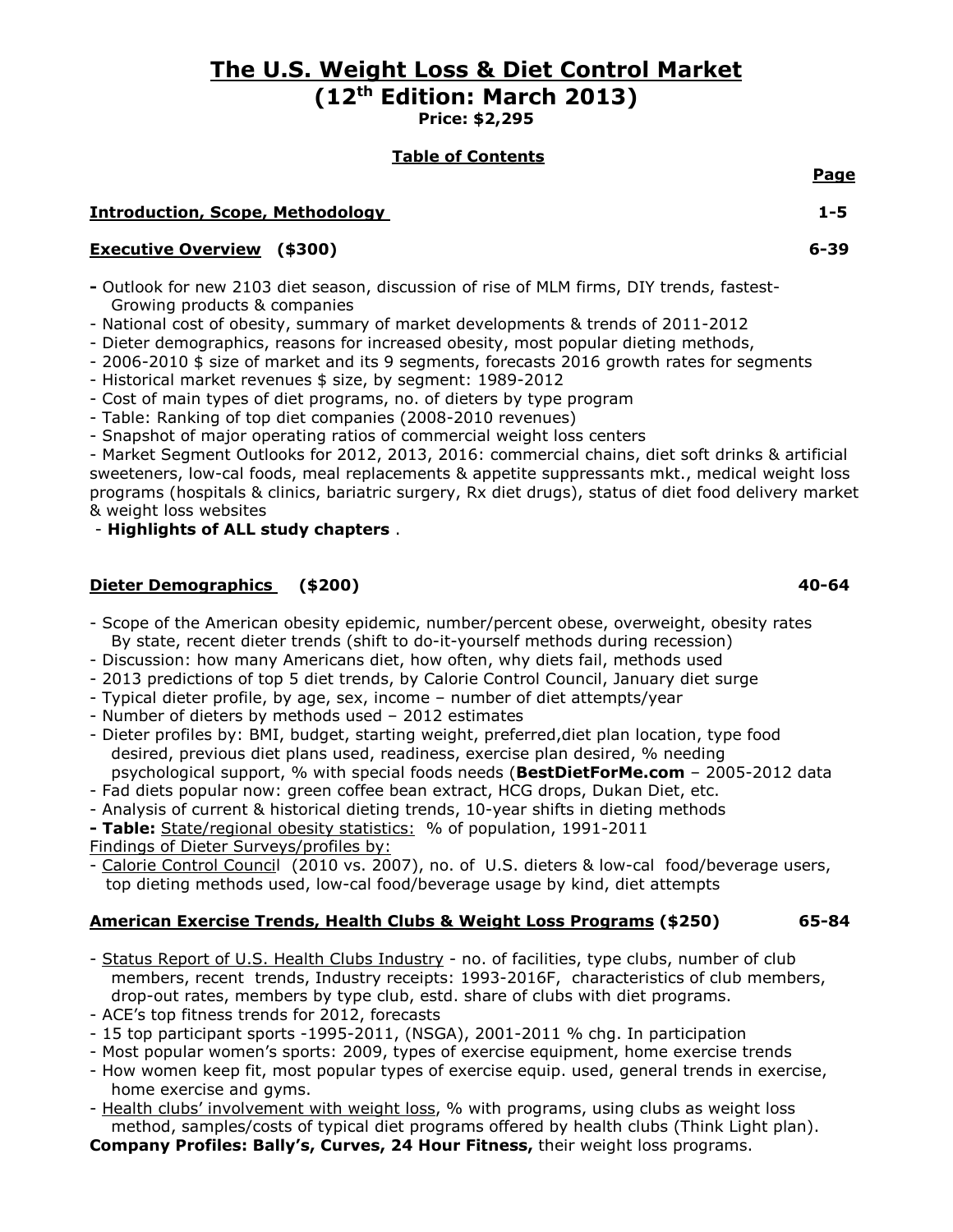## Commercial Weight Loss Chains (\$595) 85-185

- Summary & nature of competitors, status report/major developments since 2011 (no. of centers left, avg. cost of major commercial plans vs. medical and self-help plans 2011-2012 segment performance, 2013 outlook, estd. revenues of leaders, 2014 forecast

- In-depth discussion of market factors and the economy, collapse of LA Weight Loss

Table: Avg. cost of popular diet programs (Forbes)

Industry Structure & Key Ratios

- 2007, 2002 & 1997 industry snapshots for commercial diet centers: no. of establishments, legal form of firms, top 50 firms mkt. share, ratios by firm's receipts, top states
- Sample income statement for a typical commercial center: 2012 (expenses by type, profits)
- Avg. revenues per co.-owned/franchised center for Jenny Craig & LA Weight Loss
- Avg. costs to acquire new customers
- What commercial centers have in common, expansion of 1980s/contraction of 1990s 1982-88 diet franchise avg. revenues per unit, no. of centers/ sites operated by top chains.
- Franchising: status of, use as growth strategy, investment costs, profiles of Wt. Watchers, Jenny Craig franchises, why franchising may be less viable, commercial chains survival actions.

Census Bureau Operating Ratios Tables: 2010 2007, 2002, 1997 (Commercial diet centers/services) (no. of estabs., firms, receipts, receipts per estab., payroll as % sales, etc.)

- Employee sales/payroll productivity
- Establishments, by legal form (corporations, partnerships, sole proprietors)
- Market share for largest 4, 8, 20, 50 firms
- Ratios, by single vs. multi-unit firms
- Ratios, by receipts size of firms & establishments
- No. of diet centers, by state & region, avg. receipts per estab. By state
- No. of diet centers, by state, ranked by sales and avg. receipts per establishment

## Other Tables:

- 1982-2016 F commercial segment sales
- No. of U.S. weight control services (1991-2013)
- Number of commercial centers (2001, 2005, 2007, 2008, 2010 top 7 chains)
- Sales of the top 7 chains (incl. eDiets, NutriSystem): 2001 2012

**Company profiles:** in-depth company history, how programs work, costs, franchise systems, 2009-2012 & historical revenues, new programs, strategies, address/website):

| * Weight Watchers International    | 134 |
|------------------------------------|-----|
| * Jenny Craig                      | 143 |
| * NutriSystem                      | 154 |
| *Medifast                          | 164 |
| * LA Weight Loss Centers           | 170 |
| * Health Management Group          |     |
| (Diet Center, Physicians Wt. Loss) | 176 |
| *Metabolic Research Centers        | 183 |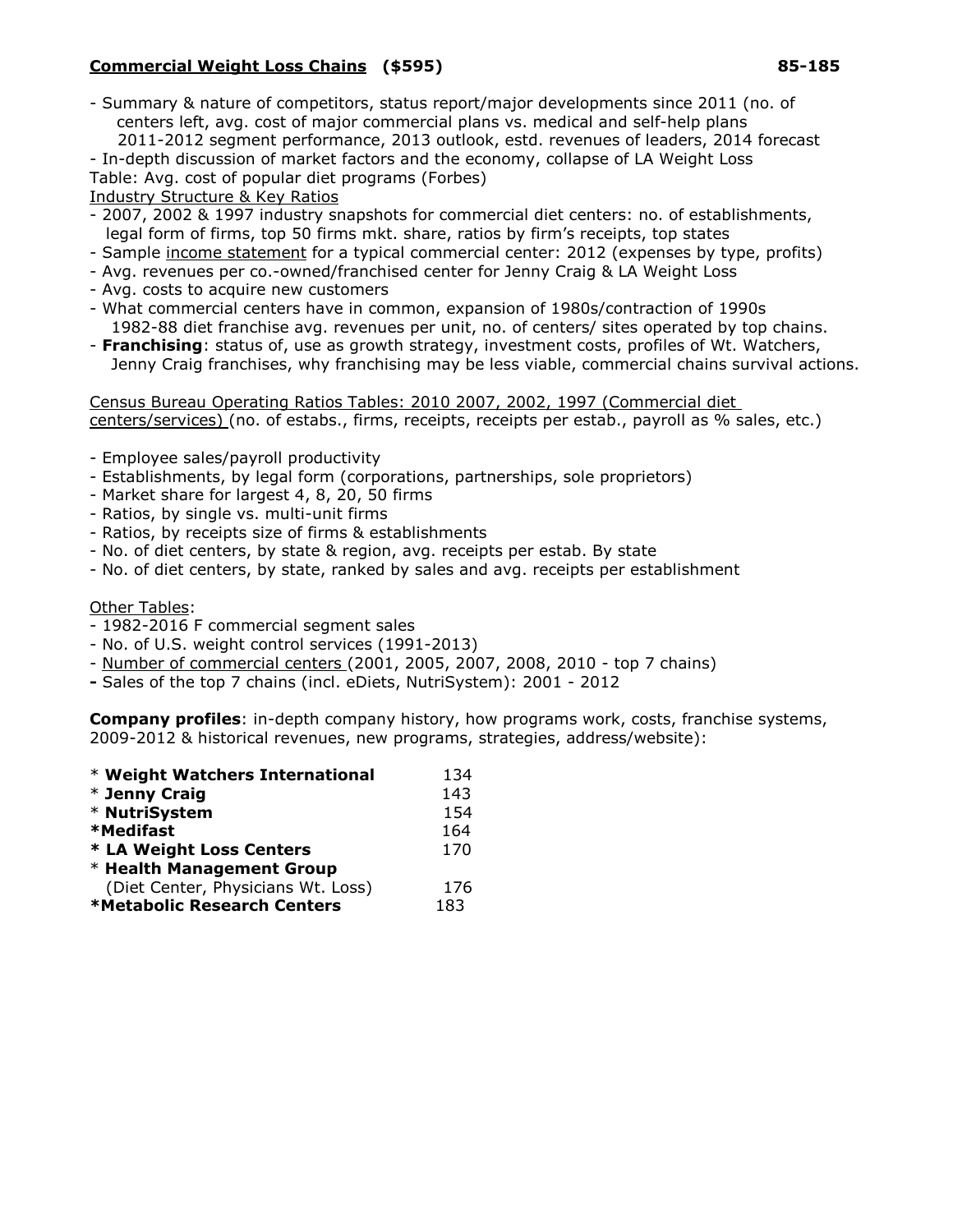## Weight Loss Websites & Mobile Apps (\$200) 186-206

- Outlooks by major diet website operators interviews
- Discussion of diet websites and nutrition services, how they work, status report/trends for: Sparkpeople.com, WeightWatchers.com, Biggest Loser Club, Diet.com, advertising costs and new challenges.
- Market \$ size: 2005-2016F, major trends
- Discussion: Is online dieting effective?
- Traffic who gets the most? list of major diet websites, analysis of Alexa & comScore rankings/daily traffic for top diet sites in 2012-13, effects on other diet companies/market
- Profile of online dieter characteristics: Bestdietforme.com visitors by: sex, age, BMI, starting weight, medical conditions, budget, preferred program sites, interest in surgery and diet food home delivery, previous plans used, type food desired, readiness, exercise preferences, need for pysch support. – annual metrics as 2005-2012
- List of the top 25 diet websites, parent co. name, address
- Descriptions of top free & low-cost weight loss mobile apps.

## Employer-Based Weight Loss Programs (\$100) 207-214

- Discussion: reasons why worksite diet programs to be more widely used
- Market size estimates (2005-2012), based on cost per employee/year, findings of latest research studies of employer wellness programs
- Effect of ObamaCare, % of dieters using worksite programs
- List of 24 major providers, address/contact persons.

## The Diet Soft Drinks & Artificial Sweeteners, Diet Food Markets (\$250) 215-248

The Diet Soft Drinks Market

- Status Report 2012, new products (Stevia), diet soft drinks as % total soft drinks, mkt. nature and historical growth, forecasts, demographics of consumers, diet's share of all carbonated soft drinks (Beverage Industry, Beverage Digest),
- Discussion of why soft drinks market still declining, pricing, new sweeteners, packaging
- Total soft drink retail \$ sales, diet share of gallons/retail sales: 1988-2012, 2016 forecast
- 1989-2016 F diet soft drink \$ sales
- Table: Demographics of diet soft drink consumers, historical nature of the market.

## The Artificial Sweeteners Market P. 226

- Status Report of the mkt., developments with high fructose corn syrup, Stevia, Sucralose,

Splenda, Merisant goes Bankrupt, 2010 data from Calorie Control Council – use by consumers - Sweeteners by end use (% for soft drinks vs. tabletop sweeteners mkt.)

- Description of major types (Aspartame, Neotame, Saccharin, Sucralose, Stevia, Acesulfame)
- Market size & growth, historical sales 1991-2012 performance, 2016 forecast.

Low-cal Diet Entrees & Low-carb Foods Market p. 234

- Mkt. Status Report, definition of "diet" foods, discussion of dinner entrees, the major brands, Shift to fresh foods away from frozen
- Marketdata estimates for 1994 to 2012
- Estimates of 2010 \$ volume for Lean Cuisine, Smart Ones, Healthy Choice
- Low-cal "diet" entrees mkt. size: 2003-2010 (IRI) Healthy Choice, Wt. Watchers, Lean Cuisine retail sales, brands outlooks in 2012
- 2012 mkt. performance estimates, 2016 forecasts Low-carb Foods Market
- Analysis of no. of people using Atkins as diet plan, why the trend has faded but is not dead/some resurgence in low glycemic foods, Paleo Diet
- Low-cal user demographics: consumer use of low-cal foods/beverages: Calorie Control Council survey, most popular low-fat foods, top reasons people choose them

## Company Profile: Atkins Nutritionals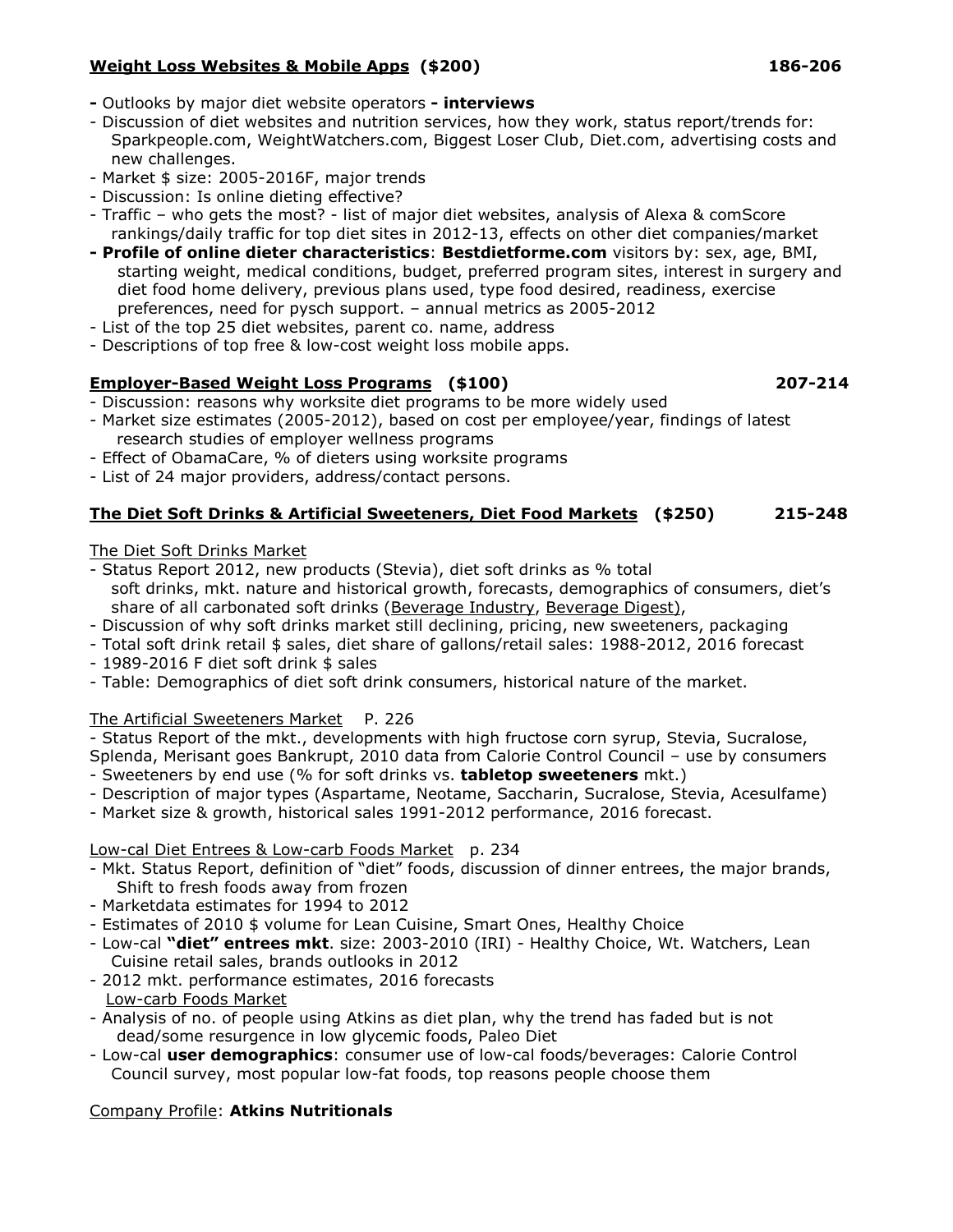## Diet Food Home Delivery Services (\$200) 249-266

-Competitor outlooks for 2012: The Fresh Diet, BistroMD, Seattle Sutton

- Status Report: Why the recent slowdown, NutriSystems' sales decline in 2008, comments of some delivery firms re: 2012 (phone interviews), outlooks by The Fresh Diet, Diet to Go
- How services operate, how services are formed/why some fail, no. of mkt. competitors, pricing, national vs. regional distribution, customer demographics
- Mkt. size/growth: potential no. of home delivery clients, rationale for estimates
- Marketdata estimates, NutriSystem revenues & outlook, revenues for Jenny Direct, Medifast, eDiets, others, 2013 outlook, 2016 F
- Marketing/advertising methods used,
- Address list of mkt. competitors (NutriSystm, Jenny Craig, Atkins At Home, Diet To Go, eDiets, Sunfare, Chefs Diet, Bistro MD, HMR At Home, Dinewise, Zone Chefs, more)

## Retail Meal Replacements & Appetite Suppressants Market (\$300) 267-297

- Definition/nature of meal replacements vs. over-the-counter (OTC) diet pills, ingredients being used today, post-ephedra ban, new herbal products: coffee bean extract, HCG Drops
- History/nature of mkt.- cyclical shifts from mid-1980s
- **User demographics**: no. and % of dieters using diet pills and meal replacements (Consumer Reports, Bestdietforme.com surveys: 2005-2012 data).
- 2012 Status Report of the market: estd. Channel sales (diet pills, meal replace.), findings of Nutrition Business Journal (NBJ) research, top diet pill brands sales: 2010, top meal replacements brands sales, FTC fines, top selling brands, FDA consumer warnings
- Regulatory actions, FTC fines marketers of diet pills
- Marketdata discussion of traditional/nontraditional distribution channels
- Mkt. size/growth: true size of the mkt. why estimates differ widely
- NBJ estimates of 2011 diet pill & meal replacements \$ and % sales, by distribution channels, discussion of multilevel firms (Advacare, Shaklee, Herbalife, Quixtar, Nu-Skin, EAS, Atkins)
- Marketdata estimates of growth for diet pills & meal replacements in 2011-2012
- Discussion of why meal replacements now have momentum.

### Tables:

- Marketdata estimates of OTC diet pills, meal replacements, combined sales 1981-2010
- Revised estimates of above markets, based on new NBJ research: 2005-2008, 2014F
- Discussion of 2009-2010 market performance, 2011 outlook, 2014 forecasts
- Top OTC diet pill brand sales in 2010.

Company profiles: Slim-Fast, Herbalife (revenues, strategies, product lines, marketing)

### Medically-Supervised Weight Loss Programs (All medical sections: \$595) 298-402

### Hospital-based Weight Loss Programs (\$250) 298-323

- Types of plans offered (low-cost, moderate-cost plans, estd. no. of hospitals providing each, typical cost), Medicare new coverage
- Physician-based diet programs: diet drugs/other methods used, consumer attitudes, limitations,
- Profiles of some hospital-based weight loss programs: Johns Hopkins, Palos Community Hospital

- Major Medical Chains: Lindora Medical Clinics , Centers for Medical Weight Loss, Smart for Life Centers, Medi-Weightloss Clinics, Medical Weight Loss of Michigan (in-depth company descriptions, plan costs, estimated revenues, no. of centers, growth strategies, etc.)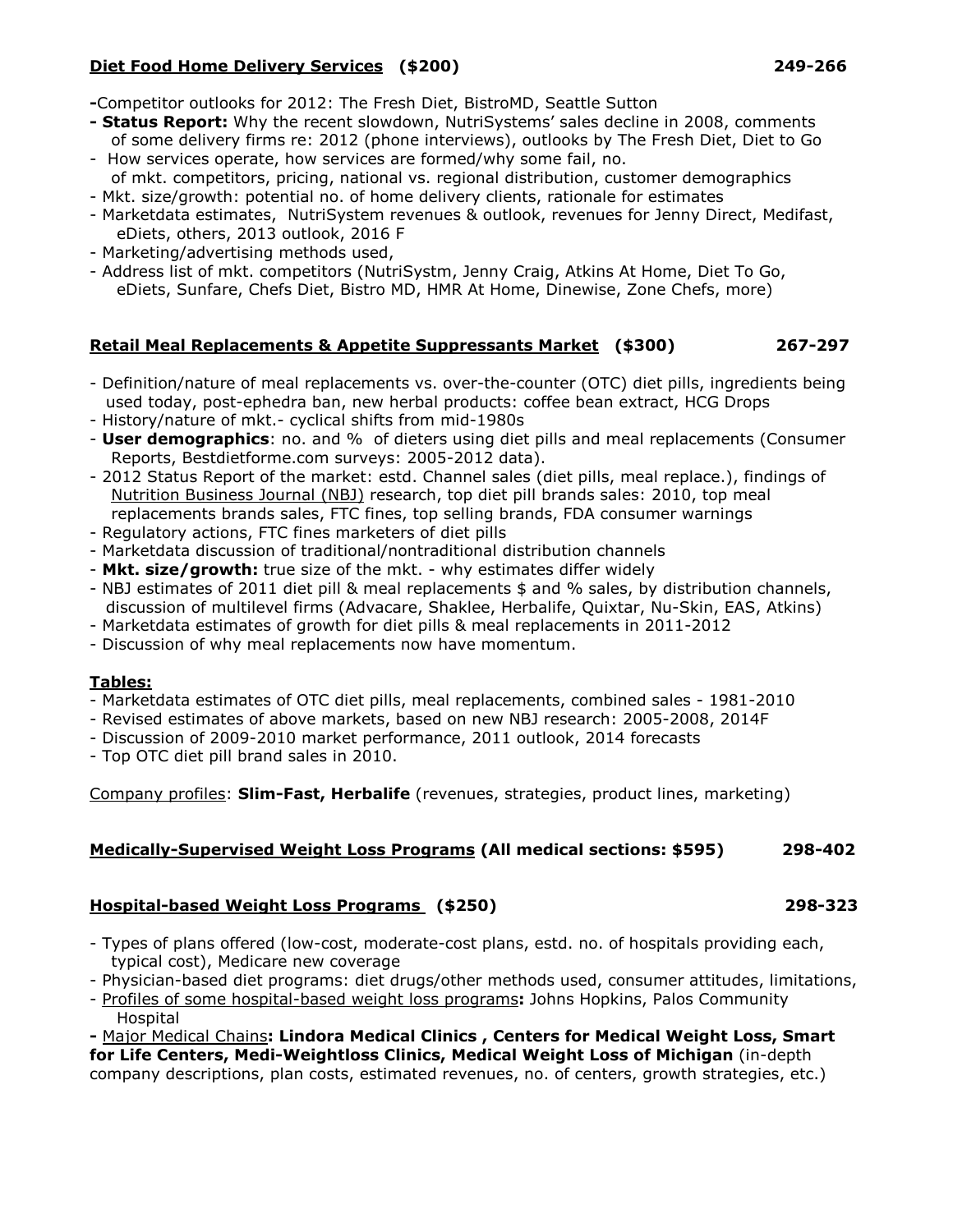### Registered Dietitians & Nutritionists Diet Plans 324-331 324-331

- Estimate of number involved with weight loss counseling or programs, SCAN practice, fees, sample programs and methods used, avg. length/cost of plans, professional societies, etc.
- Description of typical diet program/services provided by a Registered Dietitian, length, costs, qualifications
- Description of typical diet program/services provided by a Nutritionist, length, costs, qualifications

## Bariatrician Programs (\$100) 332-341

- status report of profession, ASBP survey results (MDs by: age, income, size practice), how they're trained, number practicing, certification by ASBP, use of diet drugs, treatment methods used, plan effectiveness/cost, why business is down due to economy, less surgeries – interview with Sharon Cooper Associates consultant

## The Weight Loss (bariatric) Surgery Market (\$250) 342-362

- Discussion of gastric bypass & lapband procedures, why demand grew strongly to 2007, status Report, 2012 estimated surgeries, 2016 forecasts, costs per surgery by type payor, pros/cons, who qualifies
- **Surgery mkt. smaller than thought** better data from government/AHRQ data proves 2009-2012 decline, revisions of prior estimates based on ASMBS estimates
- Government research of surgery utilization and outcomes, mean cost per surgery
- Major insurers' coverage today, status report, Medicare position, role of liaison firms (The Wish Centers, Barix Clinics, Liv-Lite, Journey Lite - addresses), avg. cost of surgery.
- Types of surgery: Roux-en-Y, lap banding, minigastric bypass, consumer pros/cons
- No. of bariatric surgeries performed: 1992-2012
- \$ value of the market: 1992-2016 F, outlook under Obamacare
- Associations: ASBS, Obesity Action Coalition.

## VLCD/LCD Fasting Supplement Programs (\$250) 363-384

- **Status report** of low-calorie modified fasting programs in 2011-2012, effect of drop in bariatric surgeries, outlooks by mgmt. at HMR, effect of the weak economy.
- characterizing the mkt. (price, programs, no. of sites, increased direct-to-customer sales)
- Historical nature of market development from 1970s-1990s, enrollments, drop-out/completion rates, problem on insurance coverage, market indicators
- Marketdata estimates of VLCD enrollments for 1995-2012 (new vs. repeat patients, fasting vs. maintenance), \$ value of mkt. for 1984-2016 F.

Company Profiles: Detailed descriptions of companies/plans, program revenues:

Health Management Resources, Optifast (Nestle)

## The Diet Drugs Market (\$200) 385-402

- Discussion of viewing obesity as a disease, major obesity medications used today, FDA position, role of MDs, commercial chains' involvement with diet drugs, why it's tougher than thought to develop anti-obesity drugs that are effective and with minimal side effects.
- Status Report: Qsymia & Belviq sales & outlooks, FDA rejections of: Acomplia, Taranabant, Contrave, other Rx diet drugs
- Other new obesity drugs in clinical trials,
- Existing drugs used (Xenical, Phentermine) descriptions
- Market status report prescriptions written and \$ sales for: Meridia, Xenical, Phentermine, 12 other anti-obesity drugs (2003-2012), historical sales 1995-2000
- Marketdata's 2013 and 2016 outlooks for prescription diet drugs, likely effect on mkt. size.